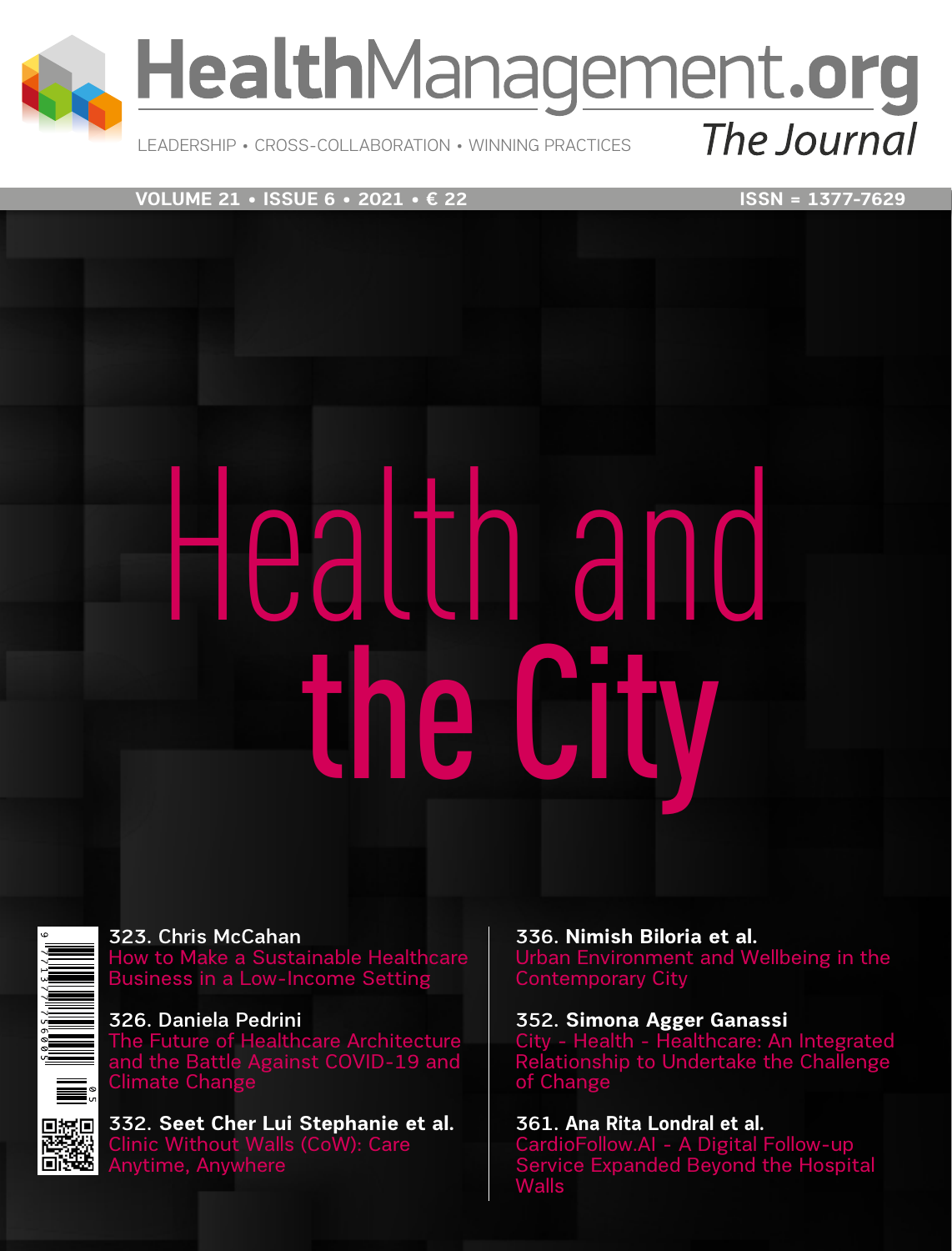# **CardioFollow.AI - A Digital Follow-up Service Expanded Beyond the Hospital Walls** An intelligent system to improve patients' safety and remote surveillance in followup for cardiothoracic surgery

Author: [Ana Rita Londral](https://healthmanagement.org/viewProfile/125757/Ana%20Rita_Londral) | Executive and Scientific Director | VOH.CoLAB I Lisbon, Portugal

Author: [Salomé Azevedo](https://healthmanagement.org/viewProfile/125758/Salom%C3%A9_Azevedo) | Head of Digital Health | VOH.CoLAB I Lisbon, Portugal

 Author: [Pedro Coelho](https://healthmanagement.org/viewProfile/125759/Pedro_Coelho) | Senior Surgeon | Hospital de Santa Marta, Centro Hospitalar Universitário Lisboa Central I Lisbon, Portugal

 Author: [Jorge Pinheiro Santos](https://healthmanagement.org/viewProfile/125761/Jorge%20Pinheiro_Santos) | Cardiac Surgery Resident | Hospital de Santa Marta, Centro Hospitalar Universitário Lisboa Centra I Lisbon, Portugal

CardioFollow.AI is a real-world pilot pushing forward the frontiers of follow-up care of cardiothoracic surgery patients to allow them to recover comfortably at home. This article briefly presents the work and principles undertaken for designing and implementing a postoperative digital telemonitoring service for patients submitted to cardiac surgery in Hospital de Santa Marta.

# Key Points

- The design of a remote telemonitoring service must consider the diversity and variety of socioeconomic status of patients reducing the risk of inequity and inequality in the access to healthcare.
- Digitising a healthcare service requires a collaborative network of stakeholders that consider and perceive the value they add for the patient and the healthcare network.
- Digital healthcare service is the result of successive iterations of technologies and organisational models.
- Patients and healthcare professionals must be engaged from the beginning of the service design process to express their contexts, needs, fears, and motivations.
- Artificial intelligence can improve patients' engagement and support clinical decisions by using technology based on risk stratification.

#### **Introduction**

Academia and government experts emphasise that to reach a sustainable universal healthcare coverage, it is crucial to identify the optimal allocation of resources and improve the quality of healthcare delivery. Although there has been an intense, fast, and dynamic progression in science and digital innovation in healthcare, the benefits of these investments to the overall system are not clear. The effort to digitise the healthcare system is under constant scrutiny due to a fragmented system that cannot demonstrate its potential value to all stakeholders. Consequently, exciting times and opportunities emerge for technology and innovation to meet and give structure to achieve a higher-quality, lower-cost healthcare system. Besides providing improved capacity to treat patients, remote care services, and new treatments for diseases, technology has the potential to give helpful information and include a diversity of perspectives to enlighten on the actual value inherent to all healthcare processes (Gray et al. 2017).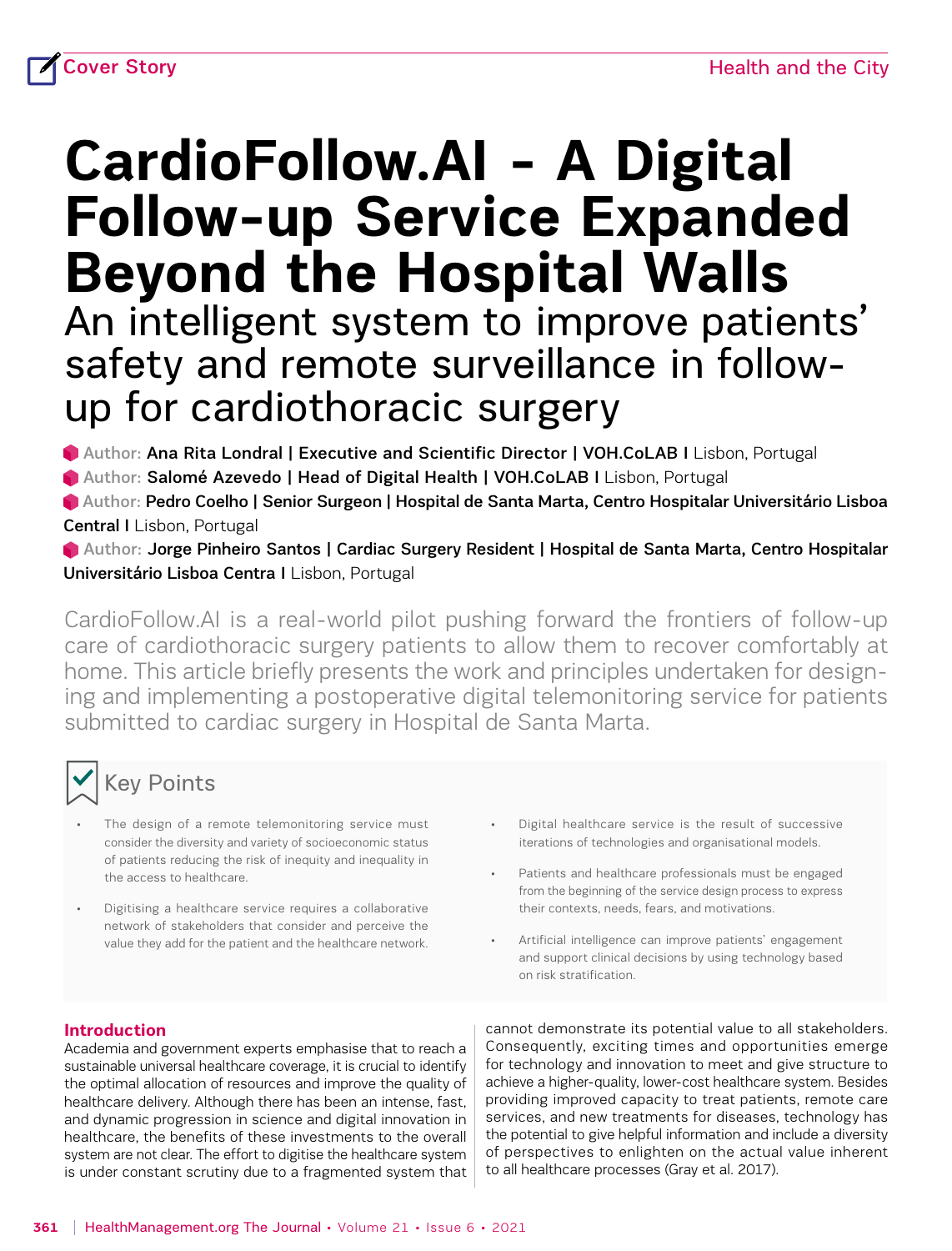## Health and the City Cover Story Cover Story Cover Story Cover Story Cover Story Cover Story Cover Story Cover



#### **Digital Follow-up Care in Cardiothoracic Surgery**

The commitment to universal health coverage, and the emergence to control the damage caused by COVID-19, demand a transformation of the healthcare system grounded on appropriate care and efficient use of resources. Moreover, digital technology can be the best adequate venue for collecting evidence and supporting decision-making across all levels and stakeholders of the system. However, recent research demonstrates that technology adoption is not at its maximum potential. Even with imposed social distance due to pandemics, why were we not ready to tackle the population healthcare needs with so much technology in our hands? The importance of having remote access to healthcare and facilitating a digital experience to patients and clinical teams has never been so evident as during this pandemic.

high-quality products and services to people seeking healthcare. Different interests, motivations, and definitions on healthcare quality and access must be considered to drive stakeholders to develop high-value services; otherwise, they will self-organise and compete for individual goals compromising results (Rouse 2000). The increased workload due to this practice, however, may be challenging to manage and biparametric MRI may prove a valuable optimisation in terms of acquisition time and exam scheduling in busy radiology departments. A study conducted in the United Kingdom reported a 55% reduction in scan time, significantly increasing the number of scans performed weekly (Sushentsev et al. 2020).

To address the aforementioned systemic issues, CardiofollowAI implemented a network to guarantee a high-value digital healthcare service. This network was promoted by Value for

# The importance of having remote access to healthcare and facilitating a digital experience to patients and clinical teams has never been so evident as during this pandemic

We designed and implemented a postoperative digital telemonitoring service for patients submitted to cardiac surgery in Hospital de Santa Marta. Hospital de Santa Marta, a central public hospital in Lisbon, Portugal, is a centenary and leading hospital in Cardiothoracic Surgery at both the national and international levels. With a successful phone-call-based follow-up service, the surgery team was motivated to improve the service to integrate vital signs and patient-reported outcomes collection to allow a better patient experience, earlier hospital discharge, and safer recovery at home. Furthermore, telemonitoring became particularly advantageous in the pandemic context, as it supports the continuity of care with minimal risk of transmission by avoiding unnecessary hospital visits and consultations.

#### **The Relevance of Collaborative Networks to Deliver Value in Healthcare**

Considering the European context and the values of societies committed to universal health coverage (UHC), a panel of experts (European Commission 2019) propose four values to healthcare systems, from previous contributions of Porter and Teisberg (2006) and Gray et al. (2017): Personal value, allocative value, technical value or utilisation value, and societal value. These four pillars require a transformation of the healthcare system by understanding what patients, healthcare professionals, healthcare providers, technology providers, payers, society and others value most.

The value-based healthcare paradigm has fomented the collaboration between experts from different fields to "fix the healthcare system". Shortell (2008) foresaw that a healthcare system based on value, derived by outcomes, will drive the reconfiguration of the healthcare system into a network-based structure. Academia, industry, government, and non-governmental organisations dedicate their time and resources to cope with challenges and opportunities to improve the healthcare system. There is an ultimate desire to provide Health CoLAB, joining Fraunhofer AICOS, Vodafone Portugal, Nova Medical School and the Hospital de Santa Marta. After gathering the stakeholder's motivations, expected benefits, and contributions, we defined a strategy that would leverage a valuebased digital service.

- **Value for Health CoLAB (VOH.CoLAB)** is a non-profit research collaborative laboratory focused on developing and validating innovative methodologies to measure outcomes and costs that influence the health value of every person. The motivation to engage in the design of this new service was to advance knowledge in the design methodology of value-based, flexible, and low-cost remote digital healthcare services.
- **Fraunhofer AICOS** joined the project to enhance its investment efforts from their previous success in developing a digital health kit for remote monitoring of patients with chronic cardiac pathologies. The digital health kit consisted of a smartphone with SMARTBEAT app to collect data from a smartwatch (to measure steps and continuous heart rate), a sphygmomanometer (to measure blood pressure and heart rate), and a scale (to measure weight).
- **Vodafone Portugal** joined the project to promote the development of technological solutions that improve the quality of life of the community and develop new products and services in the health sector. Vodafone Portugal contributed with the 4G connection integrated into the kit to allow data exchange.
- **NOVA Medical School** and Hospital de Santa Marta support the clinical research and deployment of the digitised service. Hospital de Santa Marta as a university hospital has a strong background and motivation to collaborate with NOVA Medical School to train their medical students in new medical areas. These two organisations have been working to modernise existing services and prepare healthcare professionals to integrate cost-effective technology in clinical practice.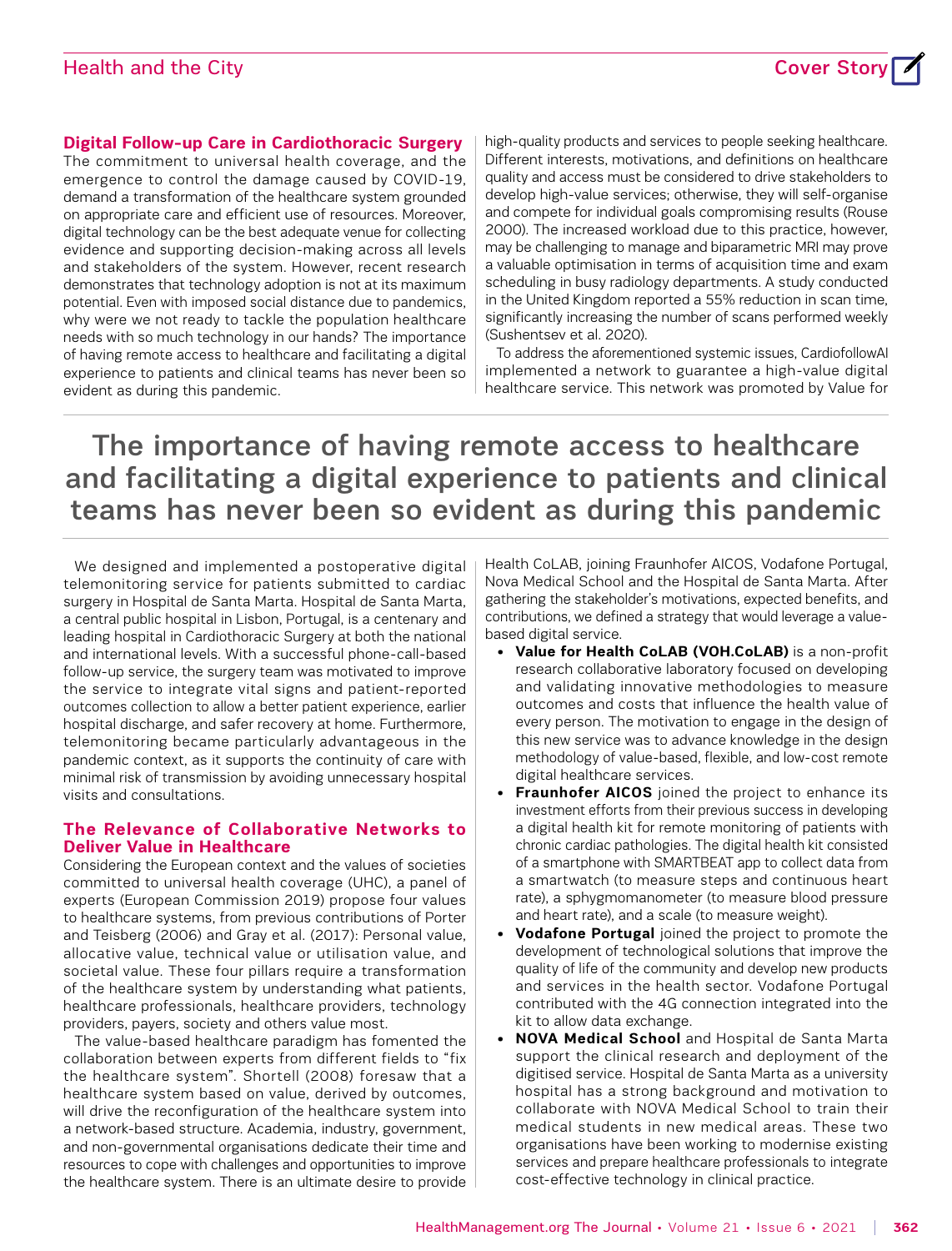

Figure 1 - Collaborative Value Network for post-surgery follow-up

#### **A Digital Experience that Provides Better Access to Healthcare**

Patient follow-up is essential in the recovery of cardiac surgery patients, as hospital readmission rates are 15 to 20% in the first 30 days and 30% considering the first year. To tackle the risk of readmission, the goal of the RPM service is to empower patients to report symptoms from home and actively engage them in recovery. Also, the service must empower the clinical team to follow patients effectively.

We mapped a patient pathway to allow data collection in different timestamps to monitor the patient and control the quality, experience, feasibility of service, and technology performance. The clinical team was fundamental in specifying use cases and scenarios for cardiothoracic surgery digital remote follow-up service. Throughout several in-presence meetings, the research and the clinical teams exchanged knowledge using process maps to design the care process, define the outcomes to be measured and the required resources to assess these outcomes. After an iterative process, the protocol was validated by all stakeholders.

The primary commitment was to design a digital remote monitoring experience to quickly demonstrate how the patient and the clinical teams would be involved in a 30-day telemonitoring period.

In CardiofollowAI, we developed a system where patients generate data, i.e., patients are instructed to perform a daily routine to collect data. The reason for this was to promote patients' engagement in recovery, making them aware of the process. Usability of the technology and literacy of the patients is a determinant factor in the success of such an approach. The daily remote monitoring routine of the patient consists of measuring the vital signs using a sphygmomanometer and a scale, using a smartwatch to count steps and measure pulse rate, answering five multiple-choice questions about symptoms, and taking a picture of the surgical wound to send via a chatbot. Every day, the nurses monitor this data in a web-based monitoring platform. In case of unexpected variations, the nurse contacts the patient to assess the patient's health status or discusses the clinical case with the surgery team.

As nurses must spend extra time analysing each patient's reported data, the high burden associated with more patients demanded an agile system that would allow an overview of all patients' health statuses with alerts to call for attention for specific abnormal parameters and allow a more detailed description of each patient. That was how Beatnik was created in co-creation with the clinical team — a web-based remote telemonitoring management system interoperable with the IoT devices and the chatbot.

After several iterations, Beatnik allows nurses and surgeons to quickly assess each patient's health status (vital signs, symptoms, and wound cicatrisation), take notes, and change therapy.

More recently, based on patients' and clinical team's feedback, another opportunity for development emerged: provide feedback to patients using a chatbot. As the chatbot integration was very successful, since most of the patients were using this channel for communication, nurses looked to the opportunity of interacting with patients more frequently. This chatbot sends automatic messages with health literacy content pre-defined by the nurses and triggered by specific events.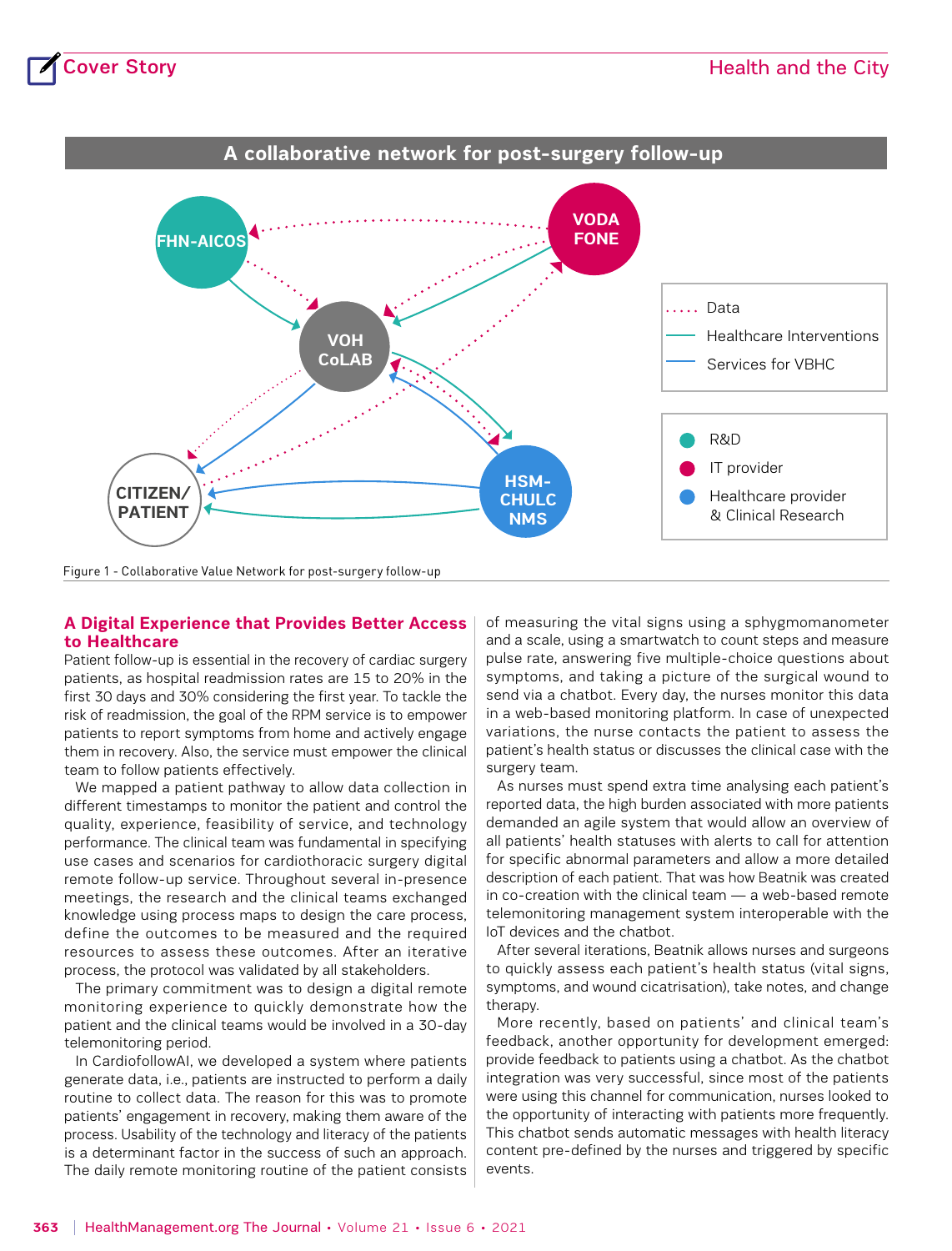# Health and the City **Cover Story**





Figure 2 - Patient Zero learning how to use the digital health kit

#### **Digital Health Literacy**

Literature in digital health has consistently highlighted the importance of patients and their caregivers as active members in the development cycle. More specifically, they should be informed and involved in the design of new digital health services. Therefore, our approach to improving the digital health literacy of the patients started on the day of hospital discharge. An individual session with the patient, caregiver and nurse was organised to explain the project, assess the patient's will to participate and deliver the digital health kit. We simulated a daily routine, and the nurse discussed the relevance of the measures for a safe recovery.

#### **A Further Step with AI: Supporting Decisions Based on Risk Prediction and Intelligent Interaction**

After a successful pilot study, the telemonitoring service faces the challenge of optimising the follow-up process, with results from the telemonitoring pilot and the outcomes from the 1-year follow-up programme. Data integration would allow identifying patients at higher risk of complications or readmissions to support decisions on follow-up resources that maximise patient safety.

In the CardiofollowAI project, funded by the Portuguese National Foundation of Science and Technology, we are now working in machine learning algorithms to develop risk prediction models based on patients' data. These models will support decisions that are related to the telemonitoring needs and resources. We are posing the hypothesis that patients with a higher risk of complications during the first year after surgery are those who will most benefit from the digital remote telemonitoring service.

We are also developing intelligent interaction between patients and nurses, considering patient-reported outcomes, literacy, and other particular needs. Intelligent interaction implemented in the chatbot and the clinical telemonitoring platform will allow personalised support to each patient's recovery pathway.